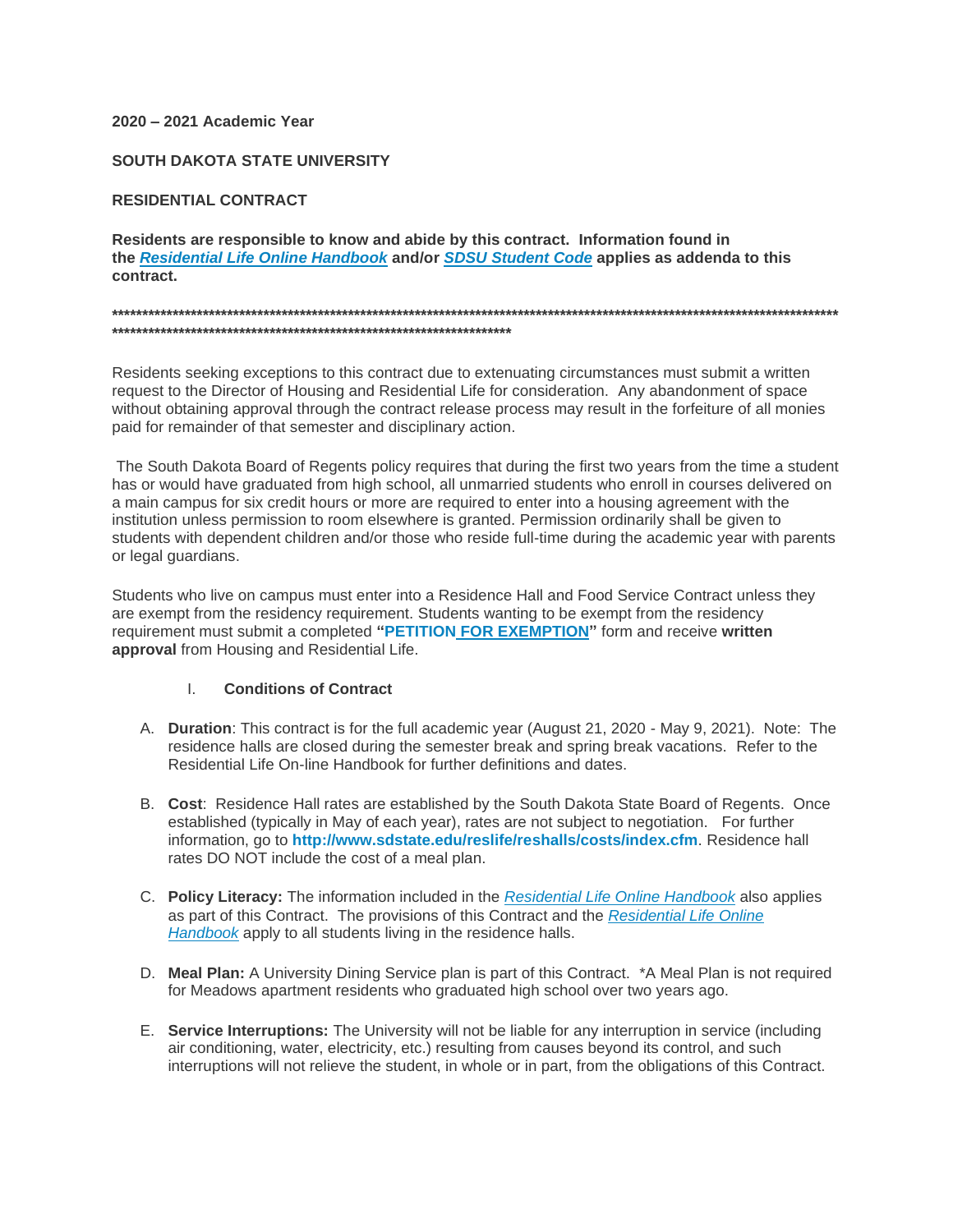- F. **Right of Entry:** The University reserves the right for authorized personnel to enter student rooms periodically or in an emergency, to maintain property and to ensure the safety and health of residents.
- G. **Abandoned Property:** The University will not be liable for property left in the building after the student vacates or is expected to vacate at the termination of a contract. Residents must remove all personal property from the residence halls and return the room to its condition upon occupancy to avoid further charges. The student grants the University the right to dispose of any property left by the student after the student vacates the premises or upon termination of the contract, whichever comes first.

## II. **Assignments**

- A. **Administrative Reassignment:** Housing and Residential Life reserves the right to reassign students as necessary for the proper functioning of the hall/apartment community. Such reassignment is an administrative act and not subject to judicial review.
- B. **Authorized Changes:** No room changes can be made without written authorization from Housing and Residential Life. Any room and hall changes must be discussed first with the Residence Hall Director or his/her designee before a move occurs. Improper checkout fine will be assessed as necessary.
- C. **Consolidation:** Any resident who does not have a roommate or an approved single room may be reassigned to a different room or have another student assigned with them in order to consolidate available space. During the consolidation process residents have three options:
	- a. Agree to and sign a single room addendum and pay a prorated single room fee;
	- b. Identify another student either from the Consolidation List or based on your own research as a roommate, which may involve moving to another room. The Consolidation List is made up of residents who are also in need and/or are looking for a roommate.
	- c. Agree to have Housing and Residential Life determine roommates and room assignment, which may involve moving to another room. (Housing and Residential Life does not typically consolidate students between halls except as needed.)
- D. **Suspended Residency:** Housing and Residential Life reserves the right to terminate or modify the terms of this contract when the Director of Housing and Residential Life or an authorized designee is informed that a resident has been charged with or convicted of a crime or crimes against persons, OR has engaged in conduct which threatened the safety or security of other residents, OR poses a potential risk to the safety or security of other residents in the future.
- E. Only residents signing a contract may occupy a room or apartment.

All residents of a residence hall room and/or suite must be the same gender.

No more than the designed number of occupants may reside in residence hall rooms, suites, and apartments.

Failure to abide by the terms of this contract or other applicable University policies is subject to termination of this contract.

#### III. **Contract Appeals**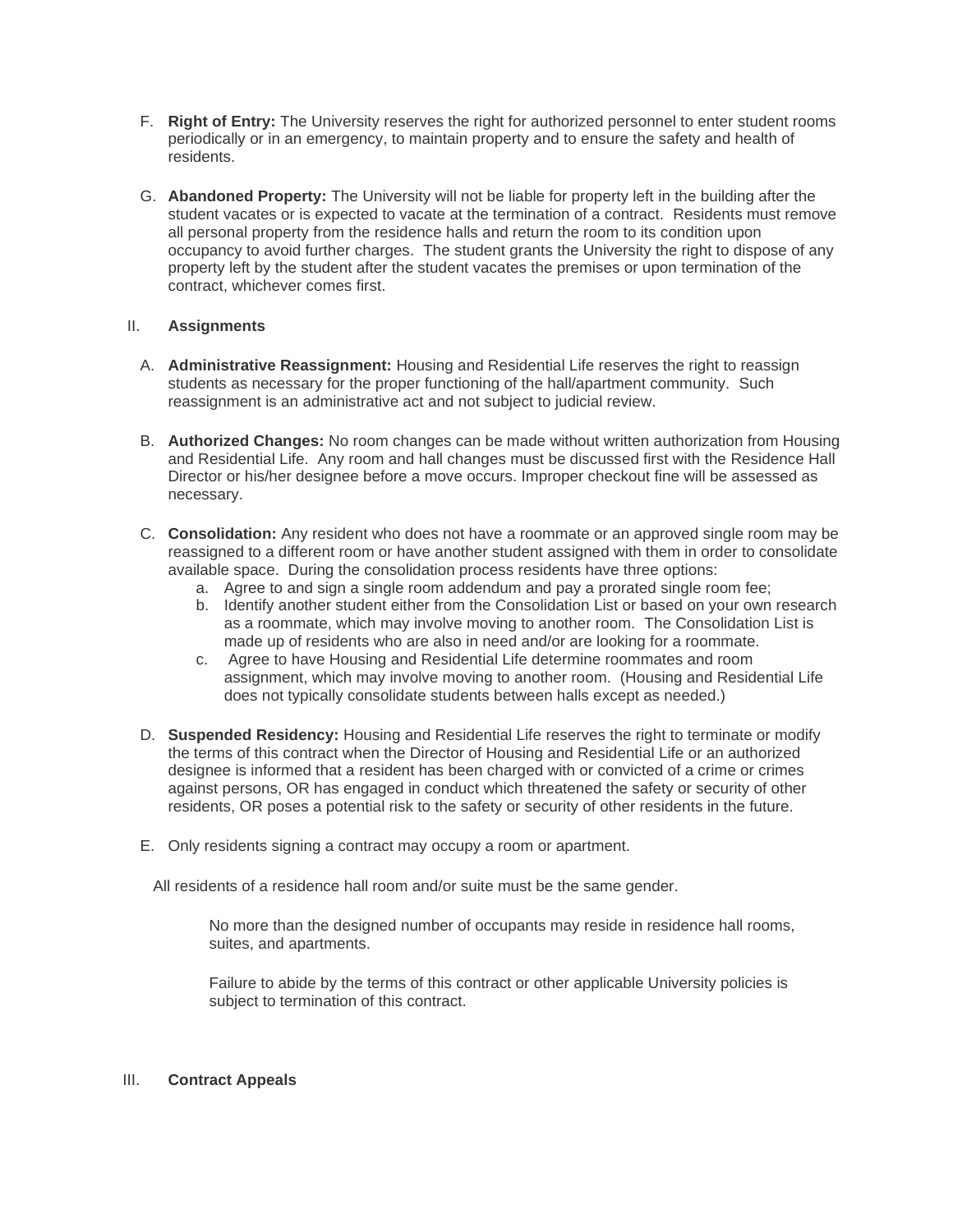Residents seeking exceptions to this contract due to extenuating circumstances must submit a written request to the Director of Housing and Residential Life for consideration. Any abandonment of space without obtaining approval through the appeal process could result in the forfeiture of all monies paid for remainder of that semester and disciplinary action.

### IV. **Damages**

- A. **Room Damage:** Residents are responsible for any damage to the assigned room, its furnishings, and as determined applicable doors/windows.
- B. **Common Area Damage**: The cost for repairs resulting from damages to common areas (floor lounges, hallways, kitchens, living rooms, bathrooms, etc.), not assigned to a specific resident may be divided equally among all the residents of the area or hall.
- C. **Repairs:** Students may not make repairs to damages. All repairs must be made by appropriate Housing and Residential Life/Facilities & Services staff. Residents who do repair damages may be billed by Housing and Residential Life despite the quality of the work.
- D. **Property Liability:** The University is not liable for theft, loss or damage to a student's personal property including from, but not limited to fire, flood, wind, power failures, or other naturally occurring/unforeseen situations. Students and their families are encouraged to carry appropriate insurance coverage.

#### V. **Insurance**

- A. **University Coverage:** The University carries insurance on the building only and assumes no responsibility for a resident's personal belongings.
- B. **Individual Coverage:** Residents are encouraged to insure their own personal belongings.

### VI. **Cancellation/Termination of Contract?**

#### **Cancellation Policy**

- If your application is cancelled **on or before May 31st**, your \$75 confirmation fee **will be refunded to you.**
- If your application is cancelled **between June 1st and July 31st**, your \$75 confirmation fee **will be forfeited**.
- If your application is cancelled **on or after August 1st through the date of 60% completion of the current semester**, your \$75 confirmation fee is forfeited, you will be charged a **\$200 early termination fee,** and you will be billed for any days you had occupancy of your room.
- If your application is cancelled after the **60% completion date**, you will be charged the **entire semester** housing charges.
- A. **Disciplinary Action:** Residents may be required to immediately and permanently vacate as part of University or Departmental disciplinary action. If the contract is cancelled due to disciplinary action, the resident will have their refund determined by campus and Board of Regents refund guidelines.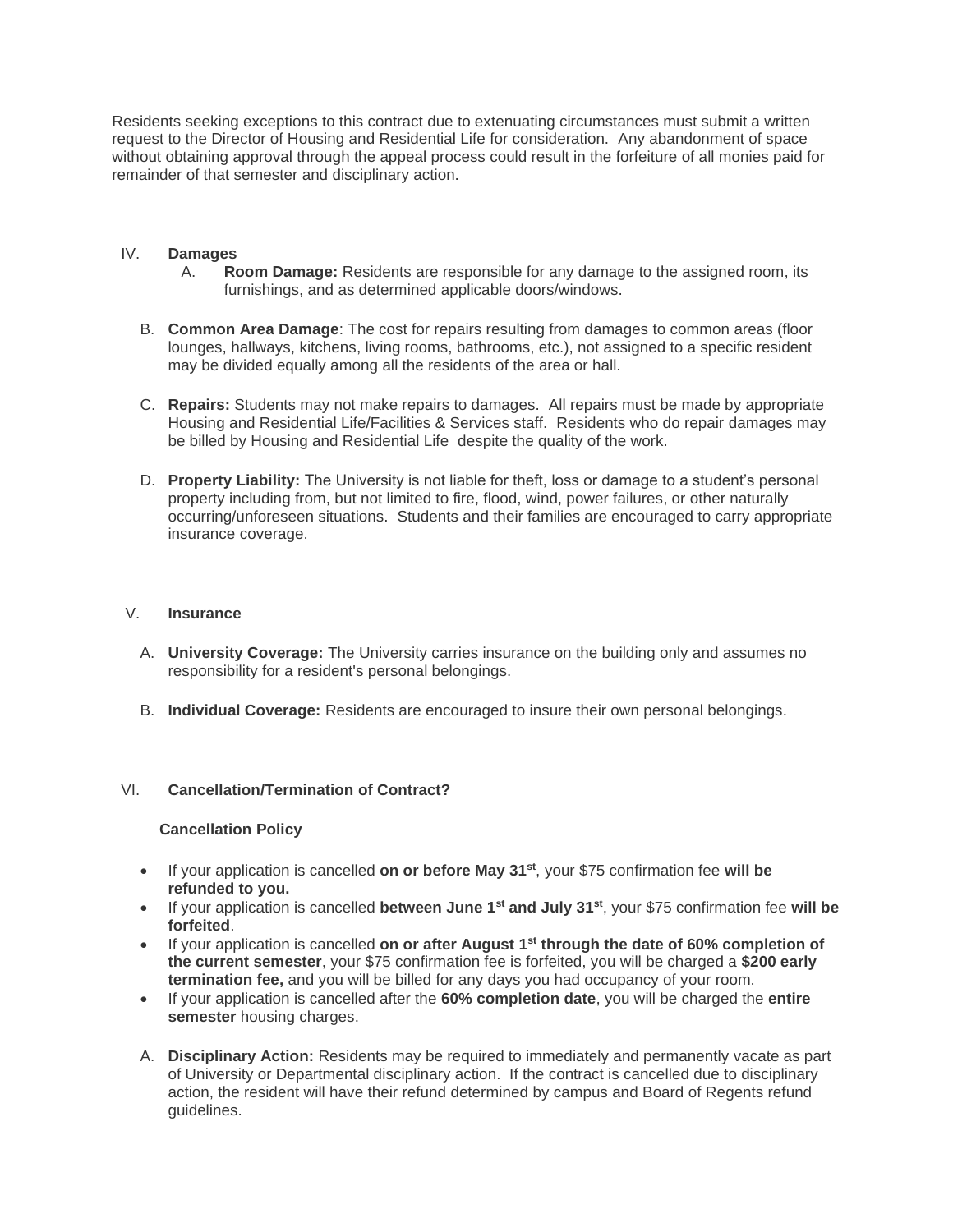- B. **Voluntary Termination:** Residents wishing to end their contract before the expiration date should review the guidelines available on the department's website and submit a "Petition for Exemption" form. After the form is reviewed by Housing and Residential Life, a decision will be made regarding the request and the resident will be notified of the decision in writing. Unless a resident receives written notice from Housing and Residential Life that he/she is released from their contract, it will remain intact and valid. The following requests will be considered, but are not guaranteed to be valid for contract termination: Marriage; Caregiver to a Legal Dependent; Commuting from home; Financial Hardship; Academic deficiency; Health condition; Membership in a Greek organization; Falling below minimum credits; Attending the University Center in Sioux Falls; Graduation; Withdrawal or Academic Suspension.
- C. **Involuntary Termination:** The University may terminate the contract for reasons to include, but not limited to the following:
- 1. Failure to pay housing bill or other charges due the University
- 2. False statements made in application for housing
- 3. Damage by fire, water, or the elements render the premises unfit for occupancy for a period in excess of thirty days. If alternate University-owned or controlled accommodations are available, the student agrees to relocate as reassigned. If an alternate assignment is not available, the student shall be entitled to a refund as determined by campus and SDBOR guidelines.
- I. **I agree to the policies stated in this Contract and the [Residential Life Online Handbook.](https://www.sdstate.edu/sites/default/files/file-archive/2019-08/Housing%20%26%20Residential%20Life%20Handbook-Accessible%20Version.pdf)**
- II. **I understand failure to abide by any of the above standards may result in cancellation of this contract and/or disciplinary action.**

## **South Dakota State University**

# **Addendum to Housing and Residential Living Agreement 2020-2021**

# **OCCUPANCY, RELEASE, WAIVER and INDEMINITY AGREEMENT**

South Dakota State University (SDSU) has adjusted its residential facility operations due to National and State guidance regarding the COVID-19 Pandemic (hereafter, "Pandemic"). This document is an Addendum to the SDSU Housing and Residential Living Agreement which you signed during the housing application process (hereafter, "Agreement"), executed by me, which remains in full force and effect.

I am a SDSU student that has requested to reside in the SDSU Residence Halls during the 2020-2021 academic year. I understand that room charges will be assessed to my account as per the Agreement. I agree as follows:

1. SDSU reserves the right to revoke and end this Addendum in its discretion. I understand that the Agreement permits only me and any roommates the ability to reside in the room and no others. Only enrolled SDSU students will be permitted as guests in the residence halls. The guest policy